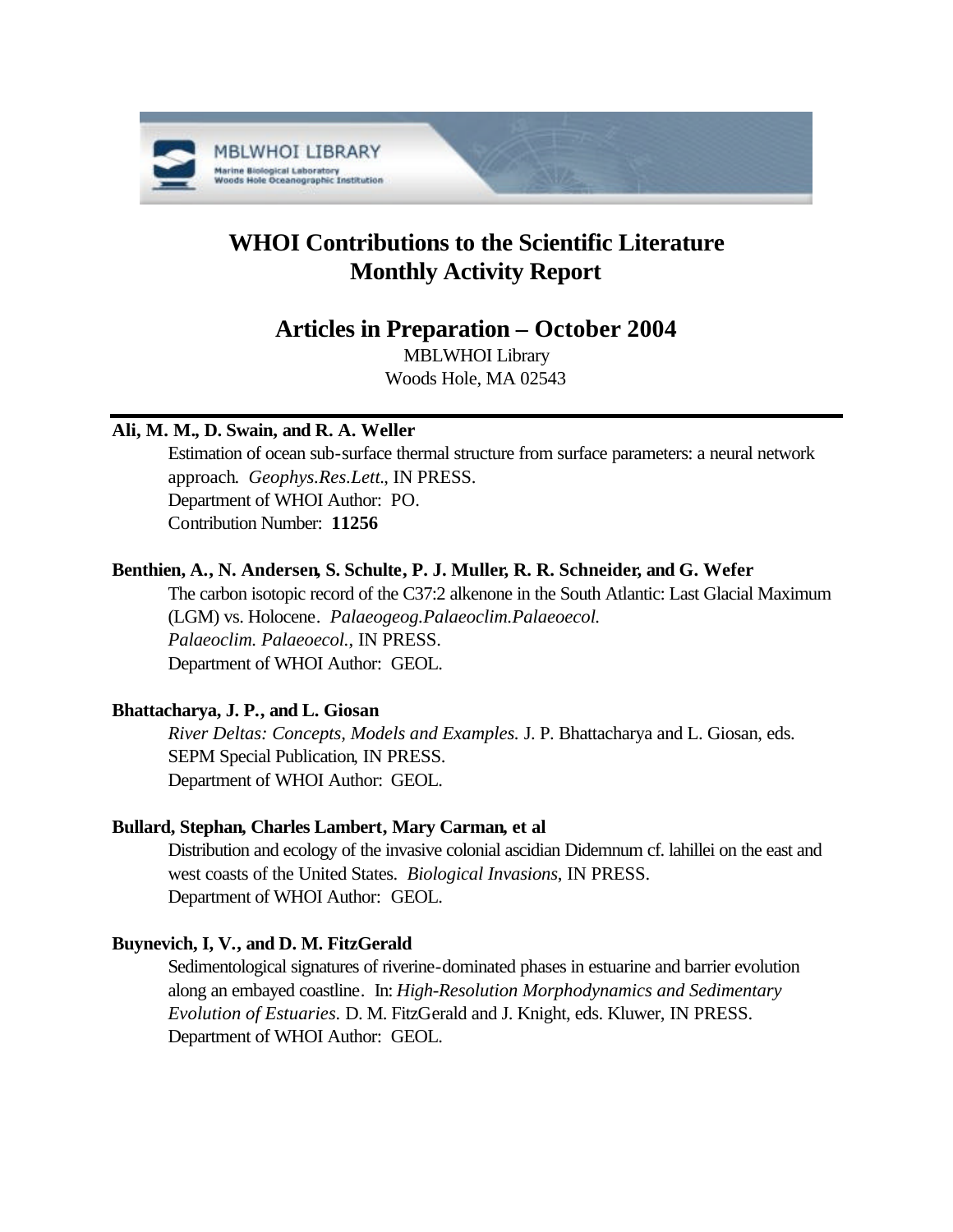#### **Chu, Dezhang, and Peter Wiebe**

Measurements of in situ acoustic material properties of zooplankton in Antarctic waters. *ICES J.Mar.Sci.*, IN PRESS.

Department of WHOI Author: AOPE.

### **Clift, P. D., G. D. Layne, and J. Blusztajn**

The erosional record of Tibetan uplift in the East Asian marginal seas. In: *Continent-Ocean Interactions in the East Asian Marginal Seas.* P. D. Clift, P. Wang, D. Hayes, and W. Kuhnt ,eds. American Geophysical Union, IN PRESS. Department of WHOI Author: GEOL.

#### **Clift, P. D., G. Layne, and J. Blusztajn**

Marine sedimentary evidence of monsoon strengthening, Tibetan uplift and drainage evolution in East Asia. In: *Continent-Ocean Interactions in the East Asian Marginal Seas*. P. D. Clift, P. Wang, D. Hayes, and W. Kuhnt, eds. American Geophysical Union, IN PRESS. Department of WHOI Author: GEOL.

### **Clift, P. D., P. Wang, D. Hayes, and W. Kuhnt**

*Continent-Ocean Interactions in the East Asian Marginal Seas.* P. D. Clift, P. Wang, D. Hayes, and W. Kuhnt, eds. American Geophysical Union, IN PRESS. Department of WHOI Author: GEOL.

### **Cohen, Anne L., and Stanley R. Hart**

Deglacial SSTs of the western tropical Pacific: a new look at old coral. *Paleoceanography*, IN PRESS.

Department of WHOI Author: GEOL. Contribution Number: **11251**

### **Curry, W. B., and D. W. Oppo**

Glacial water mass geometry and the distribution of  $d^{13}C$  of  $SCO_2$  in the western Atlantic Ocean. *Paleoceanography*, IN PRESS. Department of WHOI Author: GEOL. Contribution Number: **11242**

### **Dziak, R., D. Smith, D. Bohnenstiehl, C. Fox, D. Desbruyeres, H. Matsumoto, M. Tolstoy, and D. Fornari**

Evidence of a recent magma dike intrusion at the slow-spreading Lucky Strike segment, Mid-Atlantic Ridge. *J.Geophys.Res.*, IN PRESS. Department of WHOI Author: GEOL.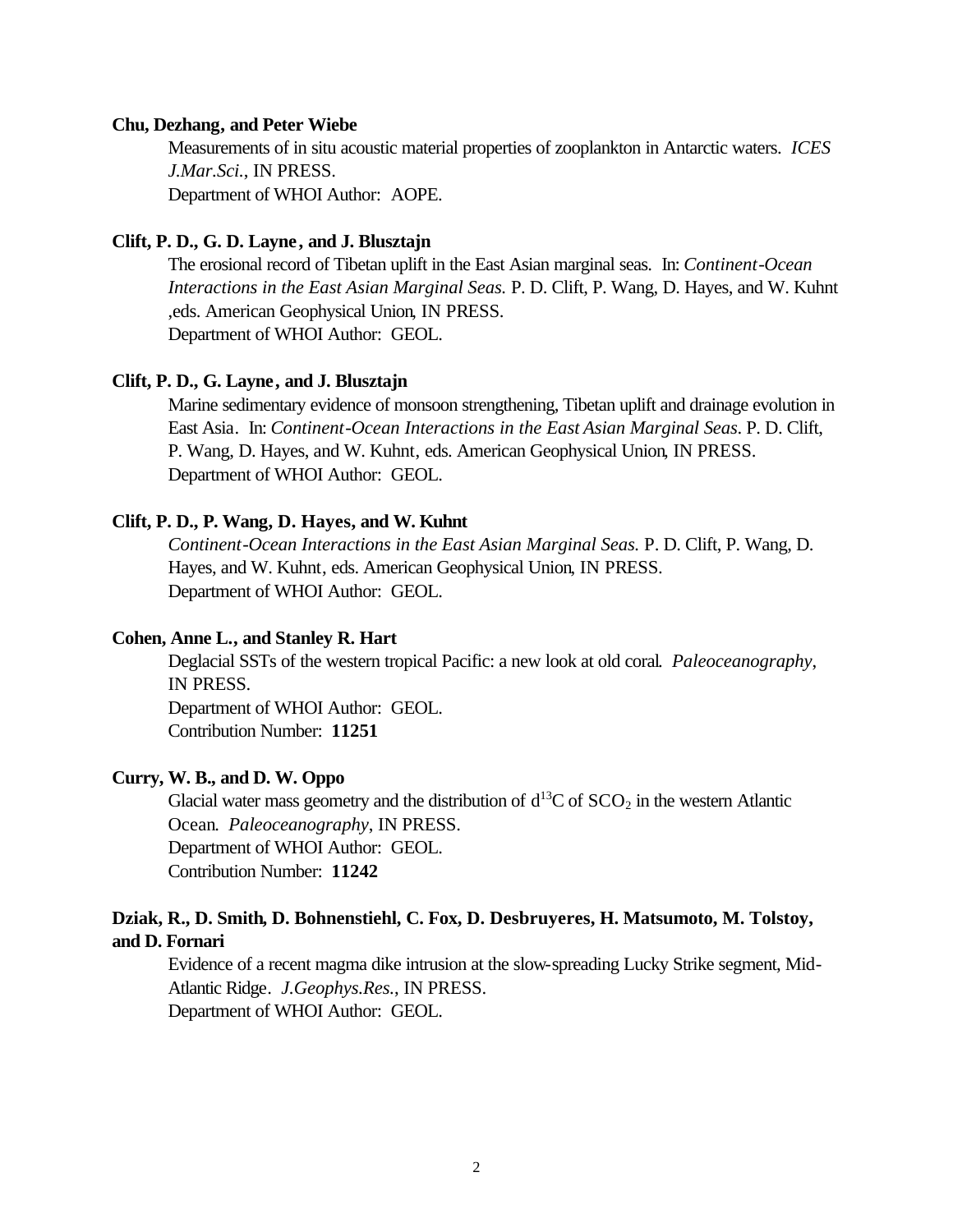### **Fenster, M. S., D. M. Fitzgerald, D. F. Belknap, B. A. Knisley, A. M. Gontz, and I. V. Buynevich**

Controls on estuarine sediment dynamics in Merrymeeting Bay, Kennebec River esturary, Maine, USA. In: *High-Resolution Morphodynamics and Sedimentary Evolution of Estuaries*. D. M. FitzGerald and J. Knight, eds. Kluwer, IN PRESS. Department of WHOI Author: GEOL.

### **FitzGerald, D. M., I. V. Buynevich, M. S. Fenster, J. T. Kelley, and D. F. Belknap**

Coarse-grained sediment transport in northern New England esturaries: a synthesis. In: *High-Resolution Morphodynamics and Sedimentary Evolution of Estuaries*. D. M. FitzGerald and J. Knight, eds. Kluwer, IN PRESS. Department of WHOI Author: GEOL.

### **Frank, Scott D., Mohsen Badiey, James F. Lynch, and William L. Siegmann**

Evidence of three-dimensional waveguide propagation in SWARM 95 data. *J.Acoust.Soc.Am.*, IN PRESS. Department of WHOI Author: AOPE. Contribution Number: **11257**

### **Freitag, L., and M. Stojanovic**

MMSE acquisition of DSSS acoustic communication signals. *Oceans '04*, IN PRESS. Department of WHOI Author: AOPE.

### **Gaherty, J. B., J. A. Lizarralde, J. A. Collins, G. Hirth, and S. D. Kim**

Mantle deformation during the slow seafloor spreading constrained by observations of seismic anisotropy in the western Atlantic. *Earth Planet.Sci.Lett.*, IN PRESS. Department of WHOI Author: GEOL.

### **Giosan, L., and J. P. Bhattacharya**

New directions in deltaic studies. In: *River Deltas: Concepts, Models and Examples*. J. P. Bhattacharya and L. Giosan, eds. SEPM Special Publication, IN PRESS. Department of WHOI Author: GEOL.

### **Goff, J. A., L. Mayer, P. Traykovski, I Buynevich, R. Wilkens, R. Raymond, R. L. Evans, H. Olson, and C. Jenkins**

Detailed investigations of sorted bedforms, or "rippled scour depressions", within the Martha's Vineyard Coastal Observatory, Massachuetts. *Cont.Shelf Res.*, IN PRESS. Department of WHOI Author: GEOL.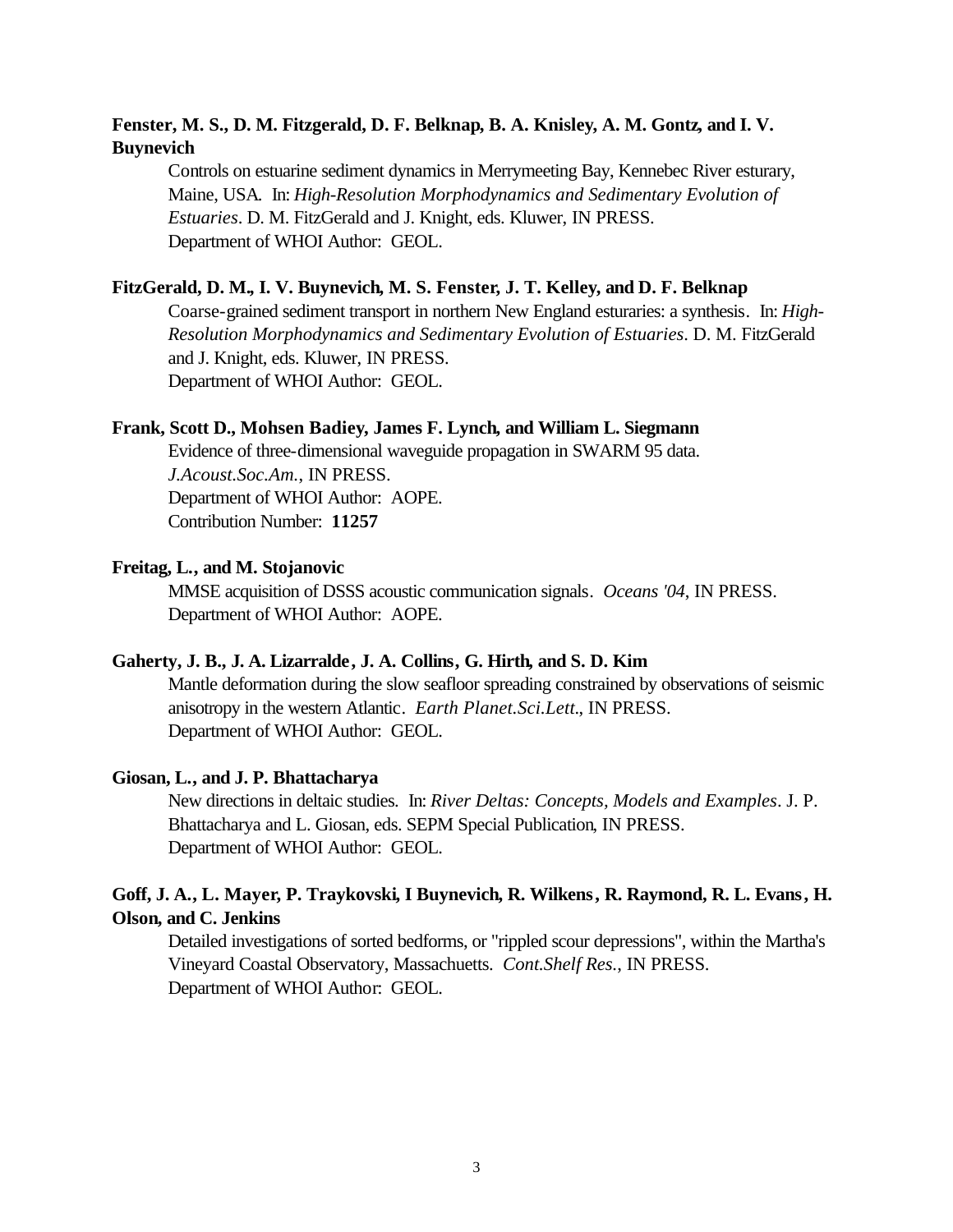#### **Goodkin, Nathalie F., Konrad A. Hughen, Anne L. Cohen, and Struan R. Smith**

Incorporation of growth rate effects on coral Sr/Ca accurately reconstructs Little Ice Age cooling at Bermuda. *Science*, IN PRESS. Department of WHOI Author: MCG. GEOL. Contribution Number: **11246**

### **Hart, S. R., M. Coetzee, R. K. Workman, J. Blusztajn, K. T. M. Johnson, J. M. Sinton, B. Steinberger, and J. W. Hawkins**

Genesis of the Western Samoa Seamount Province: age, geochemical fingerprint and tectonics. *Earth Planet.Sci.Lett.*, IN PRESS. Department of WHOI Author: GEOL.

#### **Holliday, D. V., and T. K. Stanton**

Active acoustical assessment of plankton and micronekton. In: *Sounds in the Sea: From Ocean Acoustics to Acoustical Oceanography.* Herman Medwin, ed. Cambridge University Press, IN PRESS. Department of WHOI Author: AOPE.

#### **Honjo, Susumu**

Particle export and the biological pump in the Southern Ocean. *Antarct.Sci.*, IN PRESS. Department of WHOI Author: GEOL. Contribution Number: **11249**

#### **Keigwin, L. D.**

Radiocarbon and stable isotope constraints on last glacial maximum and Younger Dryas ventilation in the western North Atlantic. *Paleoceanography*, IN PRESS. Department of WHOI Author: GEOL.

### **Klien, E. M., D. K. Smith, C. M. Williams, and H. Schouten**

Counter-rotating microplates at the Galapagos triple junction, eastern equatorial Pacific Ocean. *Nature*, IN PRESS. Department of WHOI Author: GEOL.

### **Ledwell, James R., Timothy F. Duda, Miles A. Sundermeyer, and Harvey E. Seim**

Mixing in a coastal environment, part I: a view from dye dispersion. *J.Geophy.Res.*, IN PRESS.

Department of WHOI Author: AOPE. Contribution Number: **11243**

#### **Lizzarralde, D., J. B. Gaherty, J. A. Collins, G. Hirth, and S. D. Kim**

Spreading-rate dependence of melt extraction at mid-ocean ridges from mantle refraction data. *Nature*, IN PRESS. Department of WHOI Author: GEOL.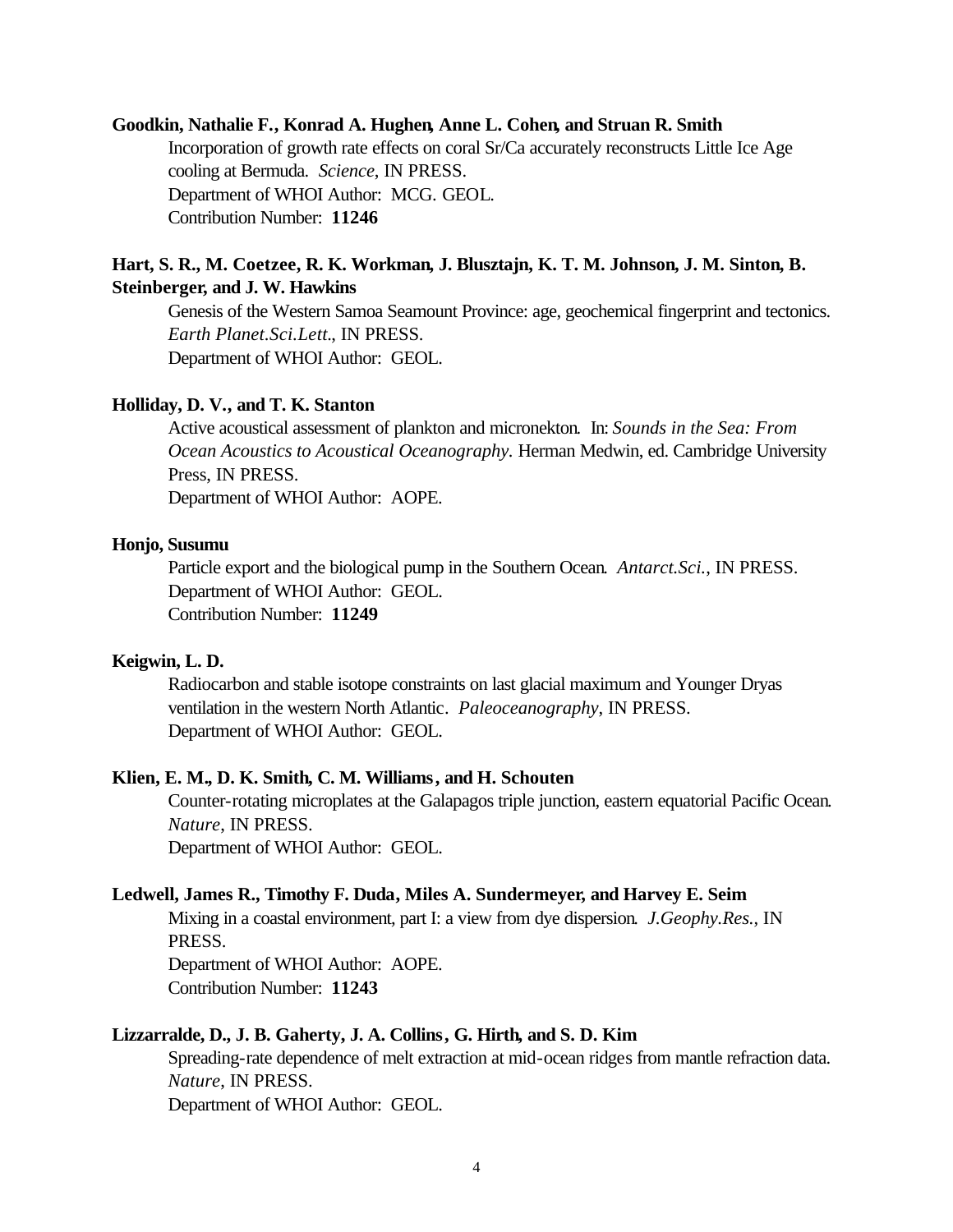### **Mandalakis, M., O. Gustafsson, C. M. Reddy, and L. Xu**

Radiocarbon apportionment of fossil versus biofuel combustion sources of polycyclic aromatic hydrocarbons in the Stockholm Metropolitan Area. *Environ.Sci.Technol.*, IN PRESS. Department of WHOI Author: GEOL.

### **McDuffee, Kelsey, Tim Eglinton, Alex Sessions, Sean Sylva, Thomas Wagner, and John Hayes**

Rapid analysis of  ${}^{13}C$  in plant wax *n*-alkanes for reconstruction of terrestrial vegetation signals from aquatic sediments. *Geochem.Geophys.Geosyst.*, IN PRESS. Department of WHOI Author: GEOL.

### **Petsch, S. T., K. J. Edwards, and T. I. Eglinton**

Microbial transformations of organic matter in black shales and implications for global biogeochemical cycles. *Palaeogeog.Palaeoclim.Palaeoecol.,* IN PRESS. Department of WHOI Author: MCG. Contribution Number: **11173**

### **Ramp, S., C. S. Chiu, F. L. Bahr, Y. Qi, P. H. Dahl, J. H. Miller, J. F. Lynch, R. Zhang, and J. Zhou**

The shelf-edge environment in the central East China Sea and its impact on low frequency acoustic propagation. *IEEE J.Oceanic Eng.*, IN PRESS. Department of WHOI Author: AOPE.

### **Ramp, S. R., T. Y. Tang, T. F. Duda, J. F. Lynch, A. K. Liu, C.-S. Chiu, F. Bahr, H.-R. Kim, and Y. J. Yang**

Internal solitons in the northeastern South China Sea, Part I: Sources and deep water propagation. *IEEE J.Oceanic Eng.*, IN PRESS. Department of WHOI Author: AOPE.

### **Reed, J. C., Jr., J. O. Wheeler, and B. E. Tucholke**

*Geologic Map of North America.* J. C. Reed, Jr., J. O. Wheeler, and B. E. Tucholke, eds. Boulder, CO: Geological Society of America, IN PRESS. Department of WHOI Author: GEOL.

#### **Roberts, M. L.**

Computer control of an electrostatic accelerator*.* In: *Electrostatic Accelerators: Techniques and Application*. Ragnar Hellborg, ed. Springer-Verlag, IN PRESS. Department of WHOI Author: GEOL.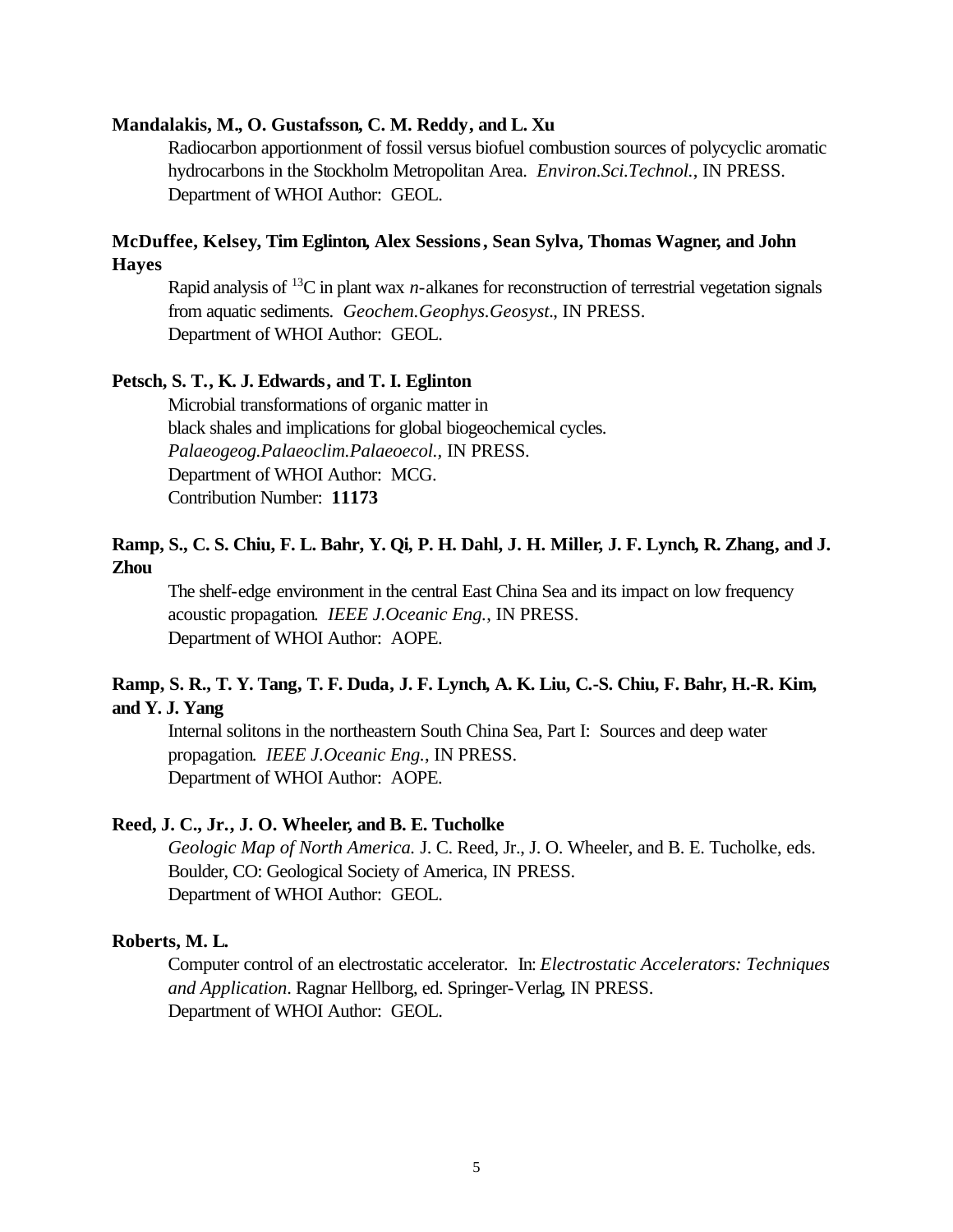#### **Scott, N. V.**

Directionality and crest-length statistics in open ocean waters. *J.Atmos.Oceanic Technol.*, IN PRESS.

Department of WHOI Author: AOPE.

### **Scott, N. V.**

Observations of steep wave statistics in opne ocean waters. *J.Atmos.Oceanic Technol.*, IN PRESS.

Department of WHOI Author: AOPE.

### **Shulman, I., D. J. McGillicuddy, Jr., M. A. Moline , S. H. D. Haddock, J. C. Kindle, D. Nechaev, and M. W. Phelps**

Bioluminescence intensity modeling and sampling strategy technology. *J.Atmos.Ocean.Technol.*, IN PRESS. Department of WHOI Author: AOPE. Contribution Number: **11253**

#### **Sohn, R., S. C. Webb, and J. A. Hildebrand**

Fine-scale seismic structure of the shallow volcanic crust on the East Pacific Rise at 9°50'N. *J.Geophys.Res.*, IN PRESS. Department of WHOI Author: GEOL.

### **Solow, A. R.**

On celestial events, auroral activity, and the solar cycle in classical antiquity. *Earth Planet.Sci.Lett.*, IN PRESS. Department of WHOI Author: MPC.

### **Solow, A. R.**

Some random thoughts on food webs. In: *Aquatic Food Webs: An Ecosystem Approach.*  Andrea Belgrano, Ursula M. Scharler, Jennifer Dunne and Robert E. Ulanowicz, eds. Oxford University Press, IN PRESS, , doi: . Department of WHOI Author: MPC.

### **Solow, A. R., and W. K. Smith**

How surprising is a new record? *Am.Stat.*, IN PRESS. Department of WHOI Author: MPC.

### **Solow, A. R., and W. K. Smith**

On estimating species number from the discovery record. *Proc.R.Soc.Lond.Ser.B.Biol.Sci.*, IN PRESS.

Department of WHOI Author: MPC.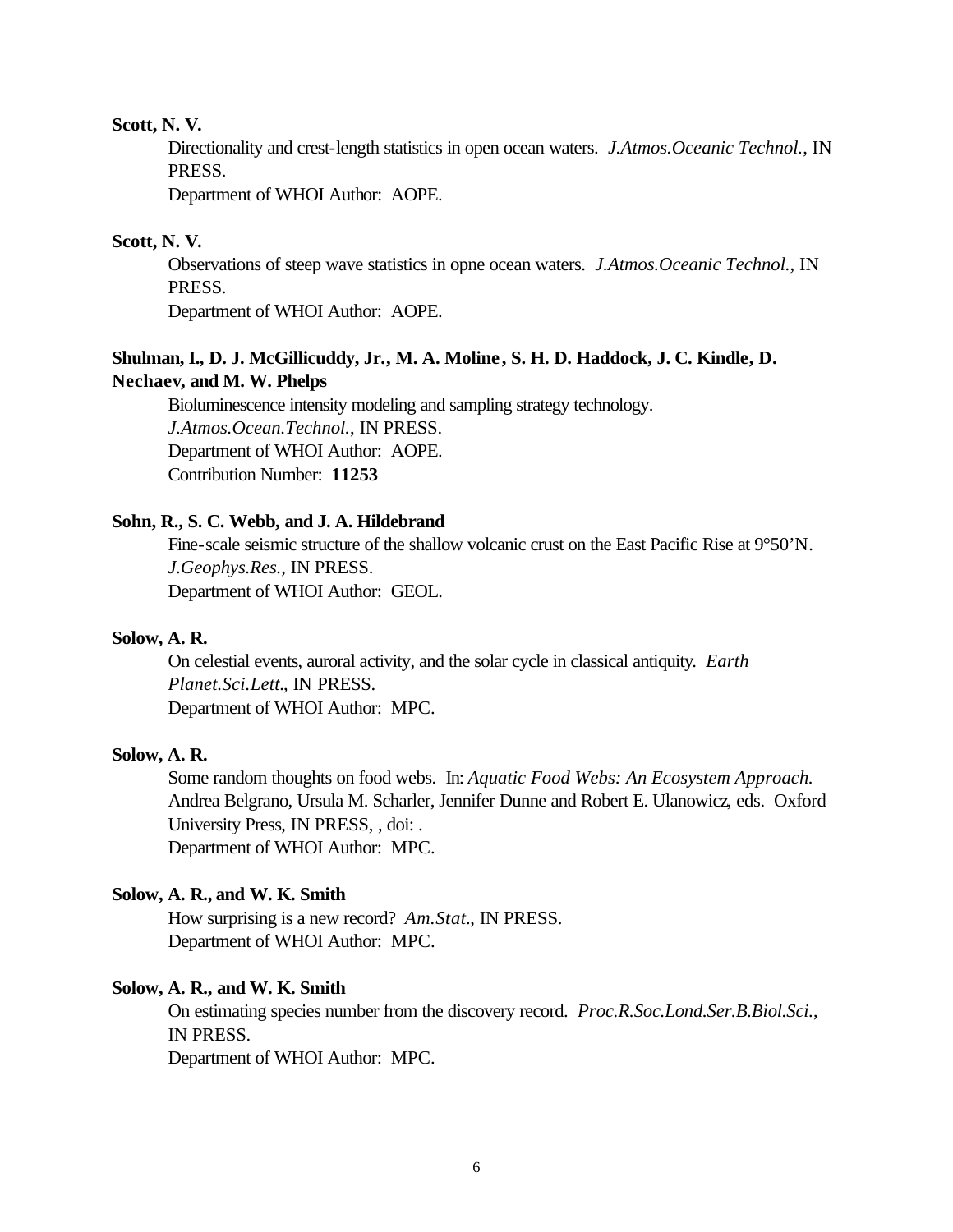### **Stephen, R. A., F. K. Duennebier, D. Harris, J. Jolly, S. T. Bolmer, and P. D. Bromirski** Data report: Broadband seismic observations at the Hawaii-2 obervatory during ODP Leg 200. *Proc.ODP,Sci.Res.*, IN PRESS. Department of WHOI Author: GEOL.

### **Sutherland, F. H., F. L. Vernon, J. A. Orcutt, J. A. Collins, and R. A. Stephen**

Results from OCNPE: low detection threshold magnitudes for ocean-bottom recording. *Bull.Seismol.Soc.Am.*, IN PRESS. Department of WHOI Author: GEOL.

### **Tucholke, B. E., J. O. Wheeler, and J. C. Reed, Jr.**

Furute revisions and additions to the Geologic Map of North America. In: *Geologic Map of North America.* J. C. Reed, Jr., J. O. Wheeler, and B. E. Tucholke, eds. Boulder, CO: Geological Society of America, IN PRESS. Department of WHOI Author: GEOL.

### **Tucholke, B. E., J.-C. Sibuet, A. Klaus, et al**

Leg summary. *Proc.ODP,Init.Repts.*, IN PRESS. Department of WHOI Author: GEOL.

### **Tucholke, B. E., J.-C. Sibuet, A. Klaus, et al**

Site 1276. *Proc.ODP,Init.Repts.*, IN PRESS. Department of WHOI Author: GEOL.

### **Tucholke, B. E., J.-C. Sibuet, A. Klaus, et al**

Site 1277. *Proc.ODP,Init.Repts.*, IN PRESS. Department of WHOI Author: GEOL.

### **Walker, S. E., R. M. Dickhut, C. Chisholm-Brause, S. Sylva, and C. M. Reddy**

Molecular and isotopic identification of PAH sources in a highly industrialized urban estuary. *Org.Geochem.*, IN PRESS. Department of WHOI Author: GEOL.

### **Wheller, J. O., and B. E. Tucholke**

Uses of the Geologic Map of North America. In: *Geologic Map of North America*. J. C. Reed, Jr., J. O. Wheeler, and B. E. Tucholke, eds. Boulder, CO: Geological Society of America, IN PRESS. Department of WHOI Author: GEOL.